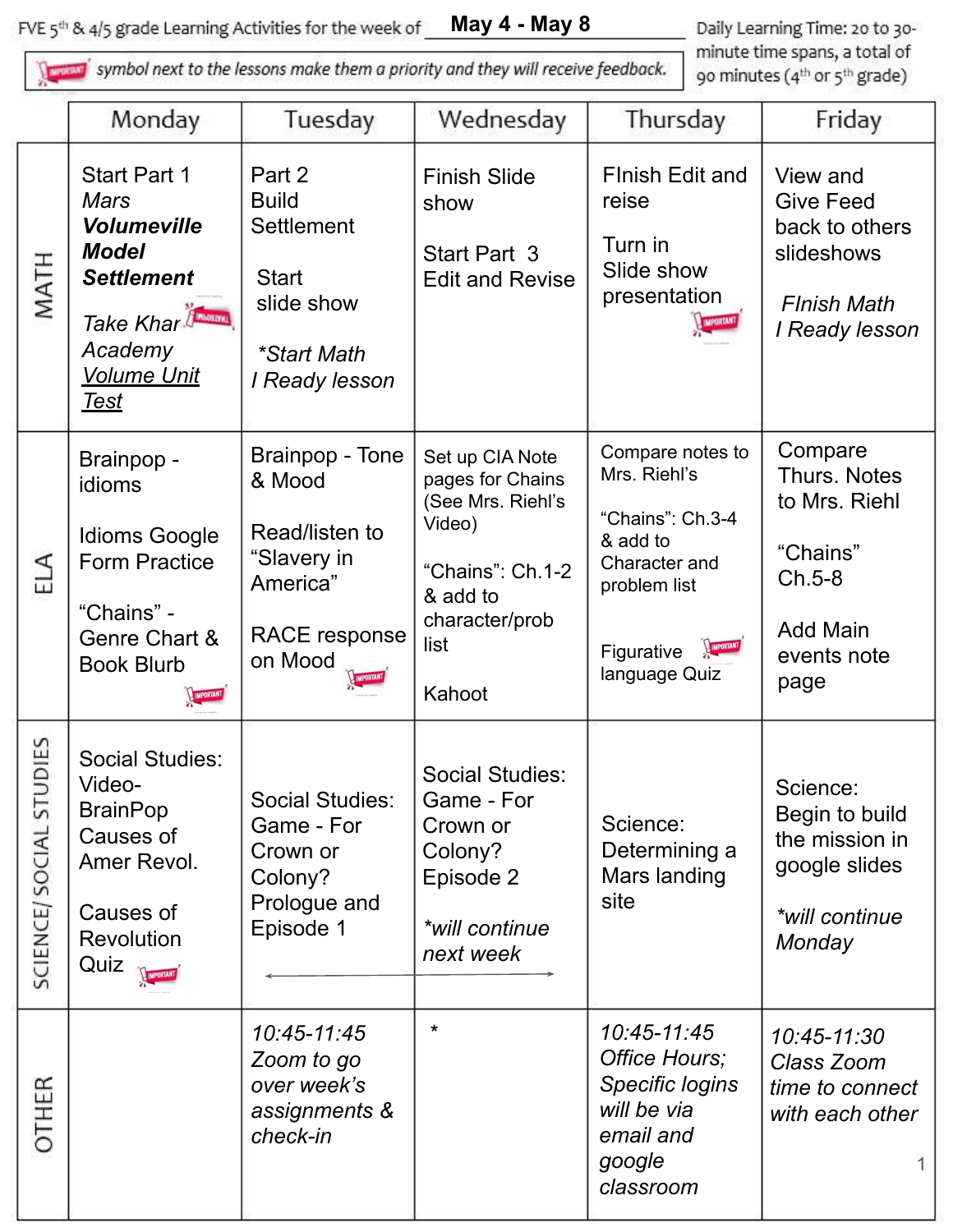Happy May! It is hard to believe, but we have now been in distance learning for 7 weeks. Through our conversations with you and the students, we continue to refine our lessons and have now come to the point where our theme for this week is **BALANCE**. We are working to find a balance across content areas, in how much is assigned on given days, and following the flow of the week. As we integrate across multiple subject areas, we hope you and your child will see the ways in which the subjects are beginning to support and build off each other. We also hope to balance more rigorous work with some ways to practice that are fun and playful. We also want to hold up the word balance as we look at balancing class work with the play of being a kid. Over this coming week, the weather is beginning to warm up and we hope that we have designed our work so that kids can balance studying with playing outside: walks, bike rides, building a fort, helping in the garden, or helping make some food for a backyard picnic - there are so many ways the kids can still be kids during this strange time and we hope that this balance will also help bring some joy and perhaps even a hint of Spring-in-the-PNW-normalcy.

#### **Always remember, the best place for your students to begin their lessons each day is to log into their Google Classroom and check the Classwork feed each day!**

Last Thursday, we met with some students who provided us with their advice on how to complete assignments; here is what they shared:

- Use the planner for organization (some said they check off things as they go)
- Watch the teacher videos they walk you through assignments
- Try to limit distractions (one shared that she keeps her cell phone away from where she is working)
- Set a time to start and take just mini breaks

**Upcoming read aloud:** It was so wonderful to see so many of you on Friday. We will try to work out a way to get books to the remaining students this week. As a reminder, we will be reading the novel *Chains* by Laurie Halse Anderson starting THIS week. If you would like to buy your own copy, they are on Amazon for \$5.59 OR you may check out a copy from school through the teachers.

**Counselor Check-In:** Mrs. Sample will be adding a social-emotional lesson as an option in our Google Classrooms. Additionally, she has created a form to complete if you would like to have her check in with your child: If you'd like Mrs. Sample to check in with your child, please have them fill out the following

#### **[https://forms.gle/zVUPJJmuHPkbXh397](https://nam01.safelinks.protection.outlook.com/?url=https%3A%2F%2Fforms.gle%2FzVUPJJmuHPkbXh397&data=02%7C01%7CANichol%40everettsd.org%7C3e5ab05e9dec47561b6808d7ee08043a%7Ca6158ef04f854b0da599925097f77b3d%7C0%7C0%7C637239590523712627&sdata=XDY8sQRCqoUmvO8dSBV%2Bwcj6KNord13wFBLc6qHjlt0%3D&reserved=0)**

 Please know you can reach out to any of us for support. We too will try this week to work on some balance for ourselves and our families, but know that if you reach out, we will try our best to respond as soon as we can.

We miss you all and hope you all stay safe, sane, and healthy.  $\bullet$ 

Take Care, The 5<sup>th</sup> grade team

Mrs. Teresa Reynolds, Mrs. Ally Nichol, Ms. Heather Knouse, and Mrs. Hailey Riehl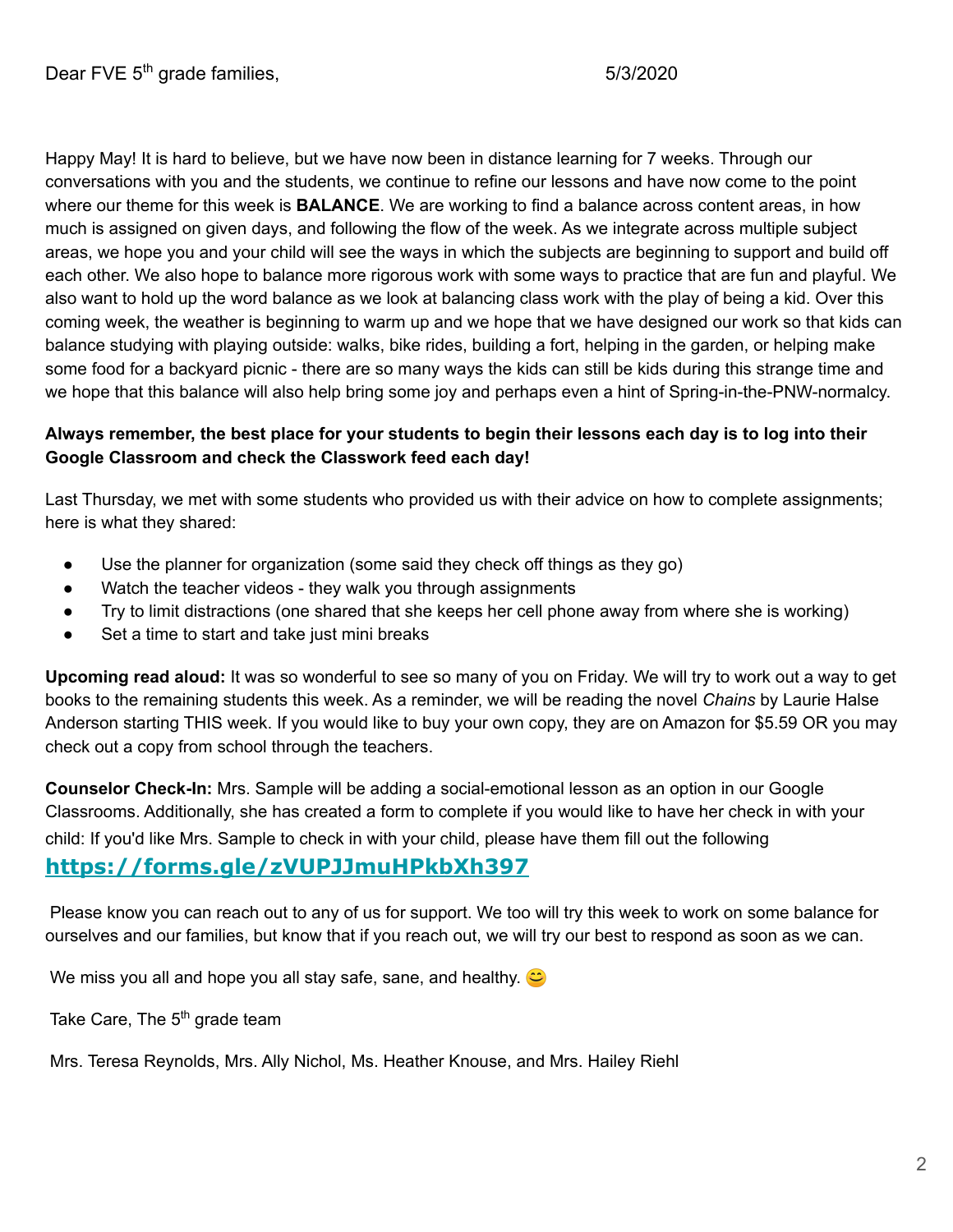# Monday Lessons:

**Math**. Apply the formula V = L x W x H for rectangular prisms to find volumes and solve real world and mathematical problems. Build a model settlement for Mars

- 1. Log into Google classroom for Part One of *Mars Volumeville Model Settlement* 
	- a. Read through the project directions
	- b. Choose what type of model settlement you want to make
	- c. Watch the video for your choice of model -**virtual** or **actual**
	- d. Begin planning buildings and find Length-Width-Height and total volume
- 2. **Log into Khan academy** take **Volume Unit Test**



- **1) Review idioms and clichés on Brainpop**
- ❏ **Brainpop Login: FabFalcons2020 Password: FabFalcons2020**
- ❏ Watch the short video on idioms and clichés
- ❏ Complete the worksheet practice from Brainpop on idioms
- **2) Complete the google form on Idioms on Google Classroom feedback upon completion**
- **3) "Chains" genre chart and book blurb**

o **Watch the video of Mrs. Riehl as she goes over and explains the genre and blurb for the book chains**

**Turn in: Your Google Form on Idioms**

**Social Studies:** Review an additional source for causes of the American Revolution and then

practice for feedback.



- 1. Login to **Google Classroom** and find the Monday assignment.
- 2. Review by watching the BrainPop: Causes of the American Revolution. <https://www.brainpop.com/socialstudies/ushistory/causesoftheamericanrevolution/> Brainpop username AND password: FabFalcons2020.
- 3. Come back to the Google Classroom and take the **feedback quiz**: 13 Colonies and Causes of the American Revolution. You may use any of your notes. Make sure to look over correct/incorrect answers and any feedback.
- 4. Turn in: Feedback Quiz

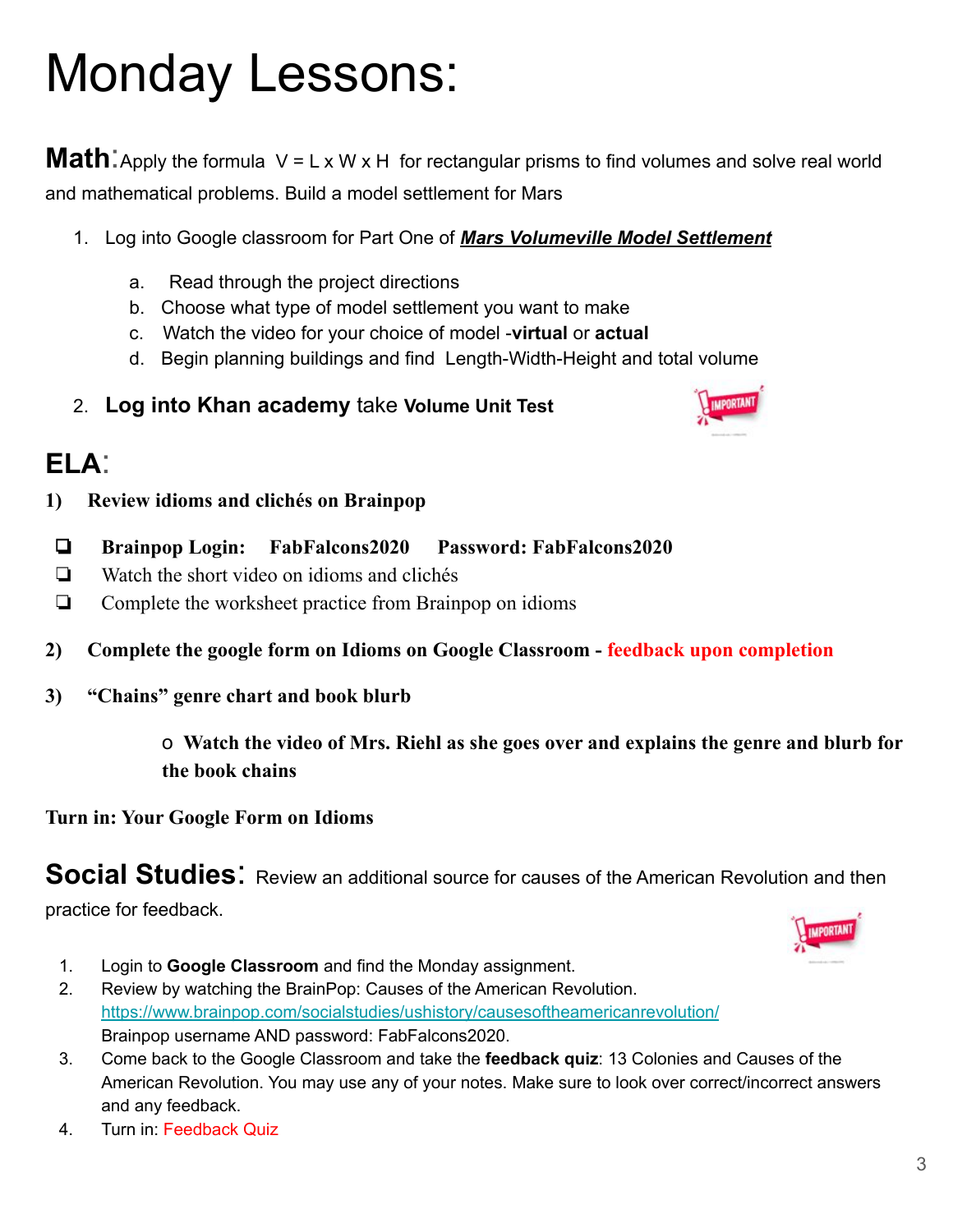# Tuesday lessons:

**Math**: Students create artifacts using digital learning tools and resources to demonstrate knowledge.

#### **1.** Create your **buildings for Volumeville**

- a. Actual settlement- build models and start slide show if ready
- b. Virtual settlement- build directly in Google slides
- 3. Start IREADY lessons for week (goal to complete 1-3 lessons a week) ASSIGNMENT for feedback)

## **ELA:**

#### **1) Understanding Mood and Tone using Brainpo[p](https://www.brainpop.com/english/studyandreadingskills/moodandtone/)**

<https://www.brainpop.com/english/studyandreadingskills/moodandtone/>

o **Brainpop Login: FabFalcons2020 Password: FabFalcons2020**

o Watch the short video on Mood and Tone

o Take the short quiz

2) **Read or listen to the outside text "Slavery in the colonies" (Mrs. Riehl has recorded herself reading):** This article provides important background knowledge and information about how slaves were treated during the time of the American Revolution.

3) **RACE Questions: Respond on Google Classroom**

#### **According to the Brainpop video about Tone and Mood, mood is the general atmosphere of a piece of writing, and the overall feeling a reader gets from the piece.**

**Answer this Question:** After reading/listening to "Slavery in the Colonies" what conclusion did you make about the mood of the article? Was it lighthearted, dark, sadness, mysterious, ect? Use the RACE format and evidence from the text to support your thinking.

**Turn In: Your RACE response on Google Classroom**

**Social Studies**: Play an online simulation game about events in Boston leading up to the

American Revolution and to understand perspectives on why someone might be a loyalist vs. patriot.

- 1. Login to **Google Classroom** and find the Tuesday assignment.
- 2. You will be creating a username and then playing the game *Mission US: For Crown or Colony?* Prologue and Episode 1.
- 3. Come back to the Google Classroom and open the "Learning Log" to answer a brief question about your time in the game. In the log, find day 1 and answer one of the prompts. Please do not spend more than 10-15 minutes on the learning log. It is a way to reflect, but does not need to be "finished" quality. It can be bullet points/pictures, etc.
- 4. Turn in: Nothing to turn in, but complete Learning Log day 1.

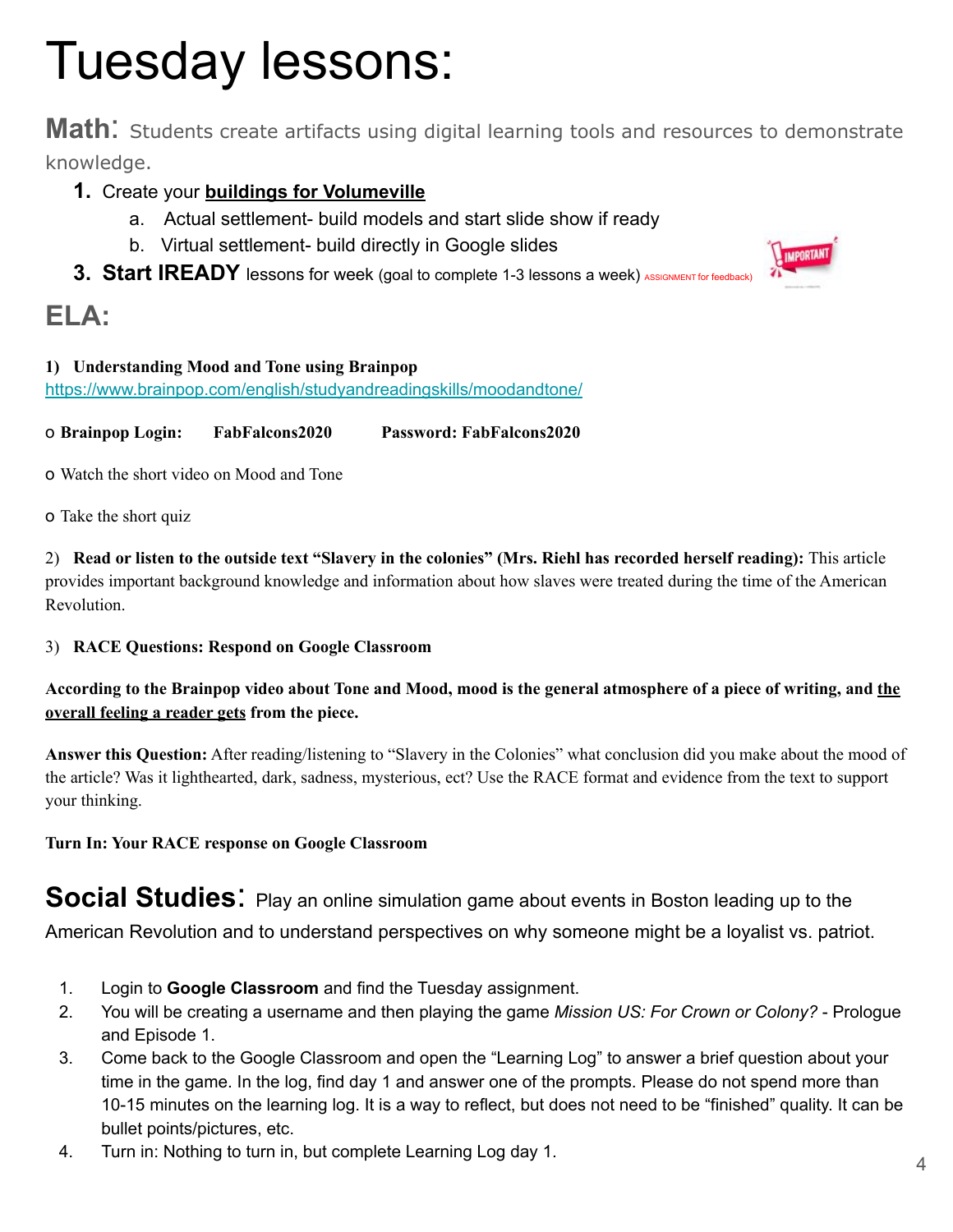# Wednesday lessons:

## **Math :**

## 1. **Finish Slide show**

- a. Actual Model insert pictures
- b. Virtual model- add backgrounds if wanted

### 2. **Log into Google Classroom**

- 1. review Edit /Revise/ Creative Checklist
- 2. **Start Part 3 Edit/ Revise**

## **ELA:**

1) **Watch the short instructional video from Mrs. Riehl -** she explains the task for today & how to set up the first few note pages in your CIA notebook/Spiral

2) **Chains Chapters 1&2** - Read independently or listen and follow along as Mrs. Riehl as she reads

3) **Record** down any characters that you learned about and any problems you noticed on your note pages – Mrs. Riehl will post a picture of what she recorded tomorrow for you to add anything you might have missed

#### **4) Figurative Language Kahoot (Optional)**

- $\geq$  Log in to Kahoot to play the game on Figurative Language this is your review, Thursday there will be a quiz on Google Classroom
- ➢ **Challenge Link[:](https://kahoot.it/challenge/06830171?challenge-id=668bd402-37b1-491b-a51d-4ab926e97bd7_1588522981156) [https://kahoot.it/challenge/06830171?challenge-id=668bd402-37b1-491b-a51d-4ab926e97bd7\\_1588522981156](https://kahoot.it/challenge/06830171?challenge-id=668bd402-37b1-491b-a51d-4ab926e97bd7_1588522981156)**
- ➢ **Game Pin: 06830171**

**Turn In: Nothing for today**



**Social Studies:** Play an online simulation game about events in Boston leading up to the

American Revolution and to understand perspectives on why someone might be a loyalist vs. patriot.

- 1. Login to **Google Classroom** and find the Wednesday assignment.
- 2. You will be playing *Mission US: For Crown or Colony?* Episode 2.
- 3. Come back to your Google drive and open the "Learning Log" to answer a brief question about your time in the game. In the log, find day 2 and answer one of the prompts. Please do not spend more than 10-15 minutes on the learning log. It is a way to reflect, but does not need to be "finished" quality. It can be bullet points/pictures, etc.
- 4. Turn in: Nothing to turn in, but complete Learning Log day 2.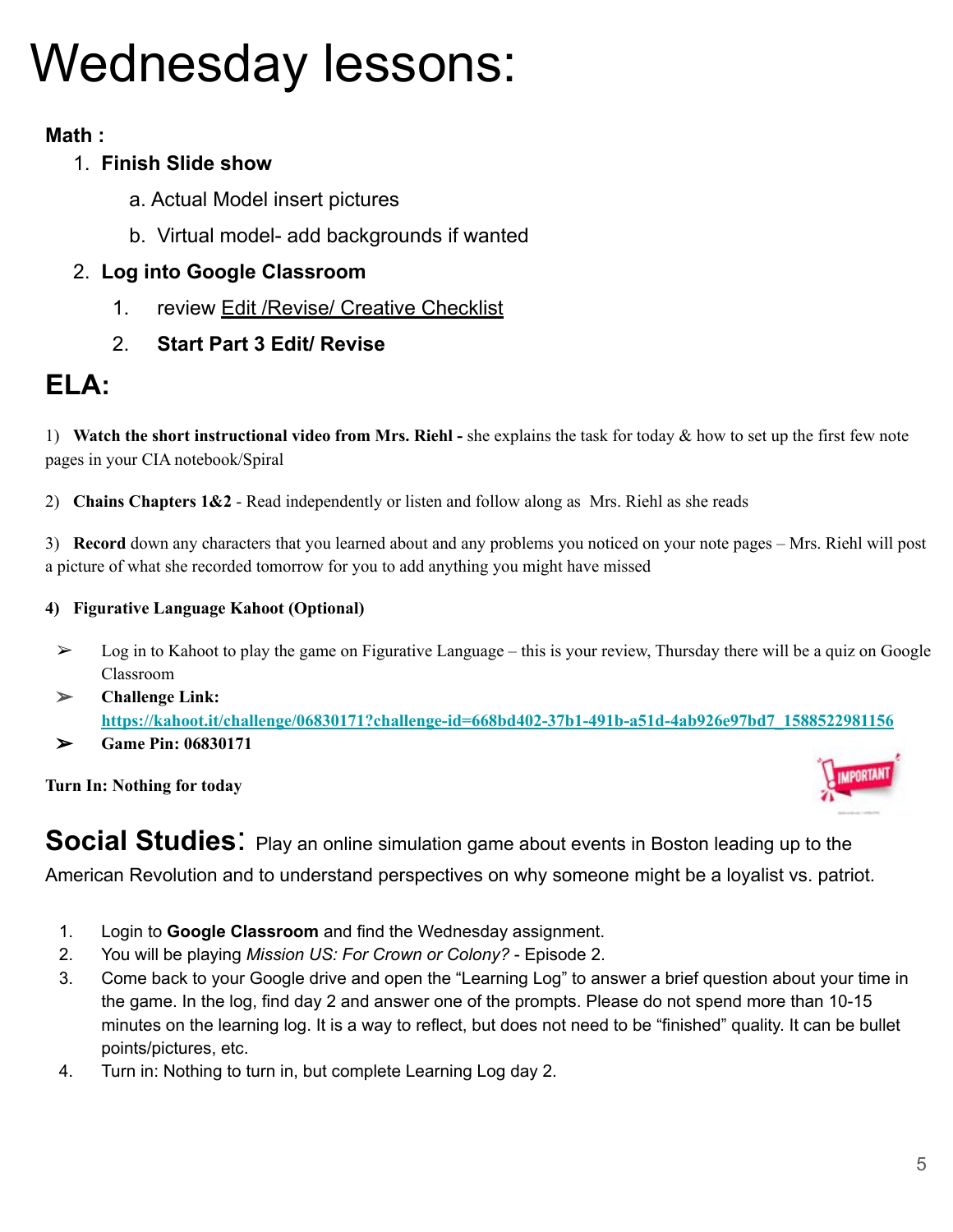# Thursday lessons:

## **MATH:**

- 1. Finish *Edit /Revise/ Creative Checklist*
- 2. Log into Google Classroom **finish and submit slide show**



## **, ELA:**

- 1) Compare your notes from yesterday to the Mrs. Riehl's add any information that you missed
- 2) Read or Listen and follow along to Chapters 3&4 of "Chains"

3) Add to your character list – Mrs. Riehl will post a picture of what she recorded tomorrow for you to add anything you might have missed

4) Take the Google Form Quiz on Figurative Language

### **Turn in: Figurative Language Google Form Quiz - feedback upon completion**

**Science:** Explore Mars landing sites and use coordinates to identify where you would land during

- your mission.
	- 1. Login to **Google Classroom** and find the assignment for Thursday.
	- 2. Open the PearDeck slides link- you will read a webpage about Mars landing sites for the upcoming 2020 mission and then back in your slides, vote on where NASA should send their next lander. As you keep going in the PearDeck, you will map a location for your Mars mission.
	- 3. Turn in: Completing the Pear Deck. In Google Classroom, click "turn in" to show you completed the assignment.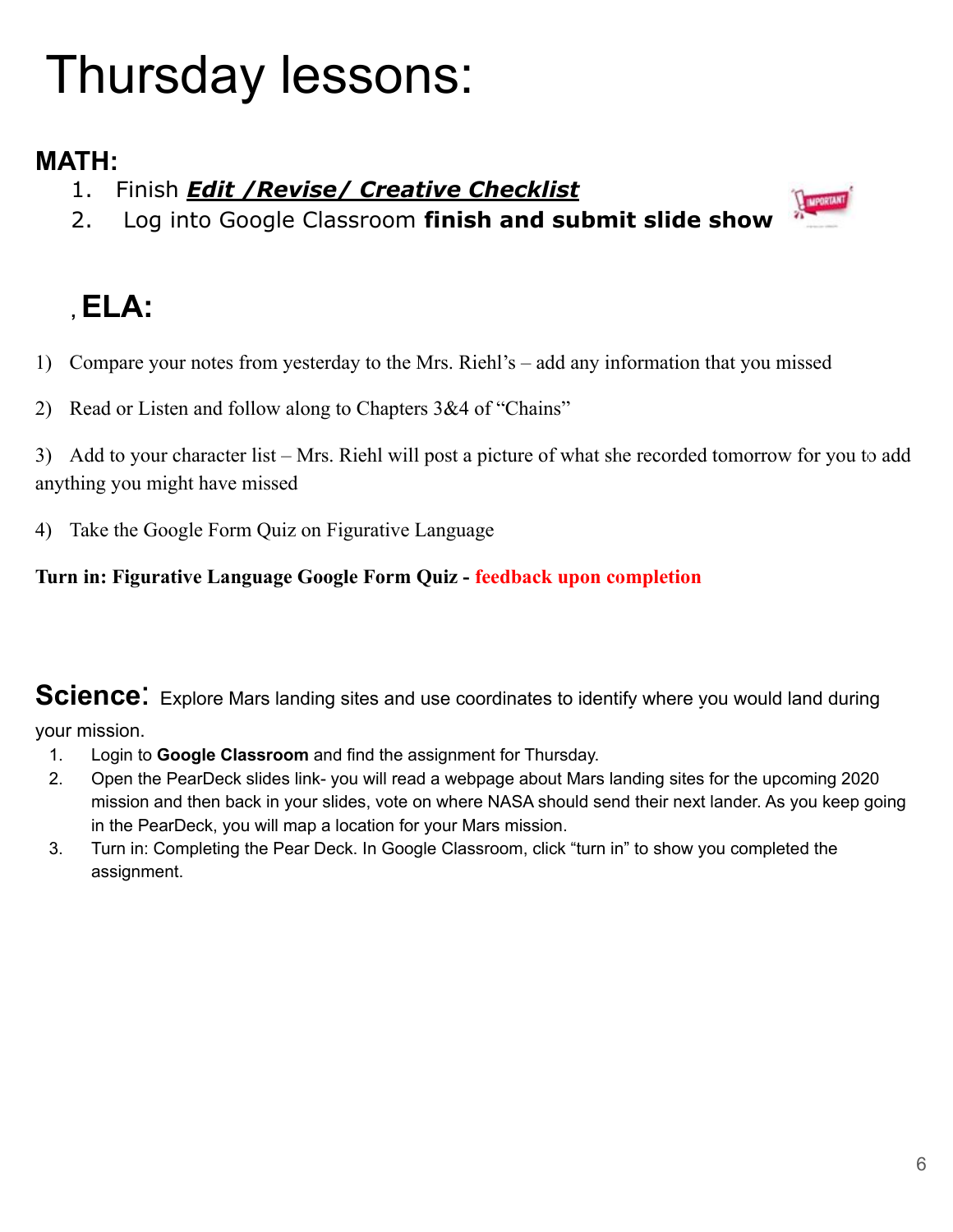# Friday lessons:

## **Math:**

- 1. Log Into Google Classroom and view others model settlements
- 2. Finish I Ready Lessons for the week ASSIGNMENT for feedback)



## **ELA:**

- 1) Compare your notes on characters and problems to the Mrs. Riehl's add any information that you missed
- 2) Read or Listen and follow along Chapters 5,7, 8 of "Chains"

3) Add to your problems list – Mrs. Riehl will post a picture of what she recorded on Monday for you to add anything you might have missed

4) Create a new entry page in your CIA notebook/spiral titles Important Events and list the most important events that have happened so far in "Chains" – See Mrs. Riehl's for an example

5) Finish your reading iReady for the week and take an AR test if you've finished a book  $\bullet$ 

**Turn In: Nothing today**

**Science:** Work with criteria and constraints when planning a mission.

- 1. Login to **Google Classroom** and find the Friday assignment.
- 2. Open the Google Slide, read through the instructions, constraints, and criteria for the card game. Use the cards on each slide to decide which items you will want for your mission. Make sure you keep tallying the costs, energy, etc. in the log.
- 3. You will have Monday to keep working on the first design. A good stopping point today is after choosing your computer system (slide 6).
- 4. Turn in: None yet